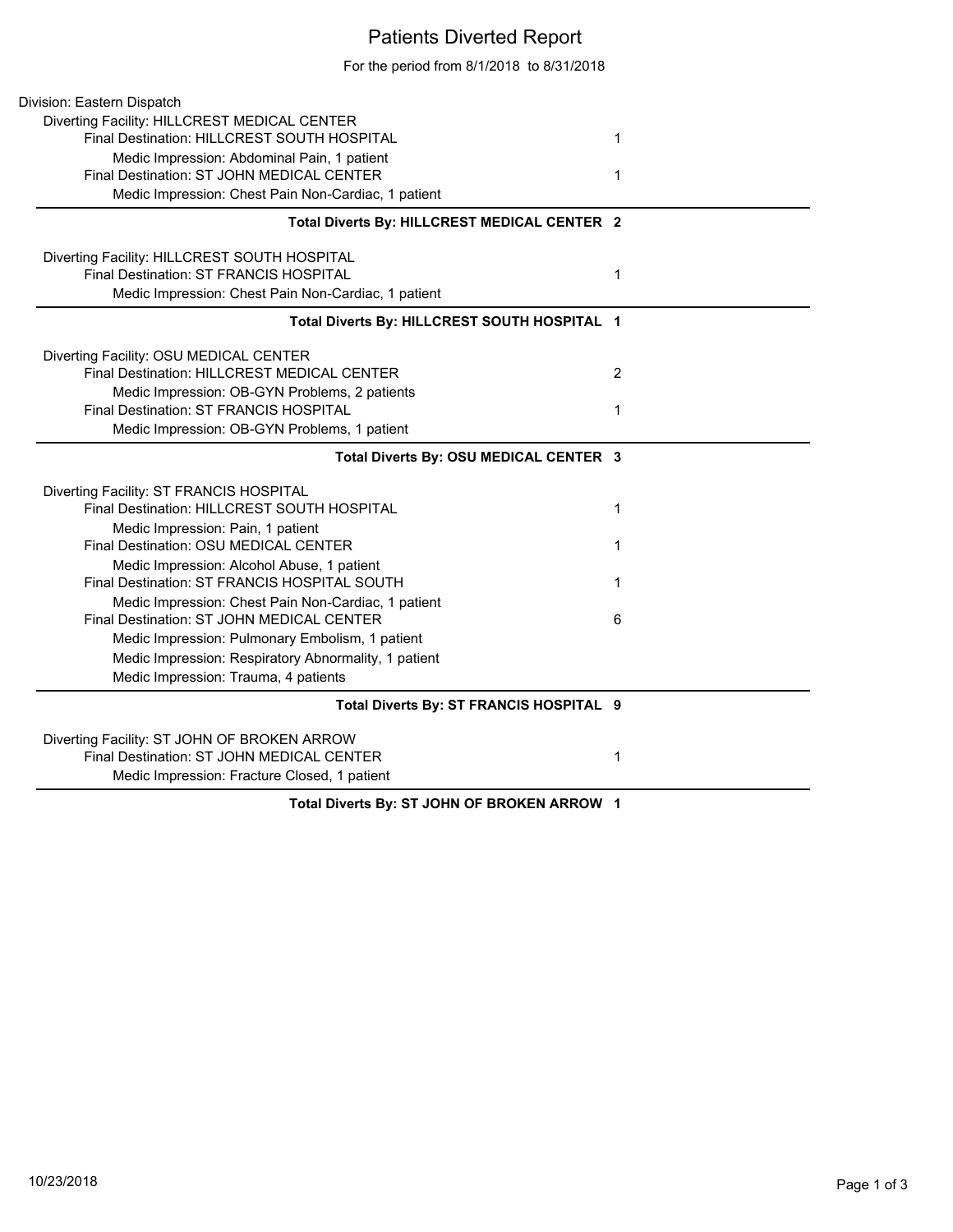| Division: Western Dispatch                                                                                          |   |
|---------------------------------------------------------------------------------------------------------------------|---|
| Diverting Facility: ALLIANCE HEALTH - MIDWEST                                                                       |   |
| Final Destination: PRESBYTERIAN TOWER-OU MEDICAL                                                                    | 1 |
| Medic Impression: Bacterial Infection, 1 patient                                                                    |   |
| Final Destination: ST ANTHONYS HOSPITAL                                                                             | 1 |
| Medic Impression: Mental Health/Psychatric Illness, 1 patient                                                       |   |
| Total Diverts By: ALLIANCE HEALTH - MIDWEST 2                                                                       |   |
| Diverting Facility: BAPTIST INTEGRIS MEDICAL CENTER                                                                 |   |
| Final Destination: INTEGRIS MEDICAL CENTER - EDMOND                                                                 | 1 |
| Medic Impression: Hypertension, 1 patient                                                                           |   |
| <b>Final Destination: MERCY HEALTH CENTER</b>                                                                       | 1 |
| Medic Impression: Dizziness, 1 patient                                                                              |   |
| Total Diverts By: BAPTIST INTEGRIS MEDICAL CENTER 2                                                                 |   |
| Diverting Facility: CANADIAN VALLEY INTEGRIS REGNL                                                                  |   |
| Final Destination: BAPTIST INTEGRIS MEDICAL CENTER                                                                  | 1 |
| Medic Impression: Trauma, 1 patient                                                                                 |   |
|                                                                                                                     |   |
| Total Diverts By: CANADIAN VALLEY INTEGRIS REGNL 1                                                                  |   |
| Diverting Facility: INTEGRIS MEDICAL CENTER - EDMOND                                                                |   |
| Final Destination: BAPTIST INTEGRIS MEDICAL CENTER                                                                  | 3 |
| Medic Impression: Abnormal Gait, 1 patient                                                                          |   |
| Medic Impression: Alcohol Abuse, 1 patient                                                                          |   |
| Medic Impression: CVA/TIA, 1 patient                                                                                |   |
| Total Diverts By: INTEGRIS MEDICAL CENTER - EDMOND 3                                                                |   |
|                                                                                                                     |   |
| Diverting Facility: MERCY HEALTH CENTER<br>Final Destination: NORMAN REGIONAL HEALTHPLEX                            | 1 |
| Medic Impression: Trauma, 1 patient                                                                                 |   |
| Final Destination: OKLAHOMA HEART HOSPITAL                                                                          | 3 |
| Medic Impression: Cardiac Arrest, 1 patient                                                                         |   |
| Medic Impression: Chest Pain Non-Cardiac, 1 patient                                                                 |   |
| Medic Impression: CVA/TIA, 1 patient                                                                                |   |
|                                                                                                                     |   |
| Total Diverts By: MERCY HEALTH CENTER 4                                                                             |   |
| Diverting Facility: NORMAN REGIONAL HEALTHPLEX                                                                      |   |
| Final Destination: NORMAN REGIONAL MEDICAL CENTER - MOORE                                                           | 1 |
| Medic Impression: Pain, 1 patient                                                                                   |   |
| Total Diverts By: NORMAN REGIONAL HEALTHPLEX 1                                                                      |   |
| Diverting Facility: NORMAN REGIONAL HOSPITAL                                                                        |   |
| Final Destination: NORMAN REGIONAL MEDICAL CENTER - MOORE                                                           | 1 |
| Medic Impression: Abdominal Pain, 1 patient                                                                         |   |
| Total Diverts By: NORMAN REGIONAL HOSPITAL 1                                                                        |   |
|                                                                                                                     |   |
| Diverting Facility: OKLAHOMA CITY VA HOSPITAL<br>Final Destination: ALLIANCE HEALTH - MIDWEST                       | 1 |
|                                                                                                                     |   |
| Medic Impression: Mental Health/Psychatric Illness, 1 patient<br>Final Destination: BAPTIST INTEGRIS MEDICAL CENTER | 1 |
| Medic Impression: Altered Mental Status, 1 patient                                                                  |   |
| Final Destination: MERCY HEALTH CENTER                                                                              | 3 |
| Medic Impression: Alcohol Abuse, 1 patient                                                                          |   |
| Medic Impression: Pain, 1 patient                                                                                   |   |
| Medic Impression: Trauma, 1 patient                                                                                 |   |
| Final Destination: OKLAHOMA HEART HOSPITAL SOUTH                                                                    | 1 |
| Medic Impression: Hypoglycemic Coma, 1 patient                                                                      |   |
| Final Destination: SOUTHWEST INTEGRIS MEDICAL CEN                                                                   | 1 |